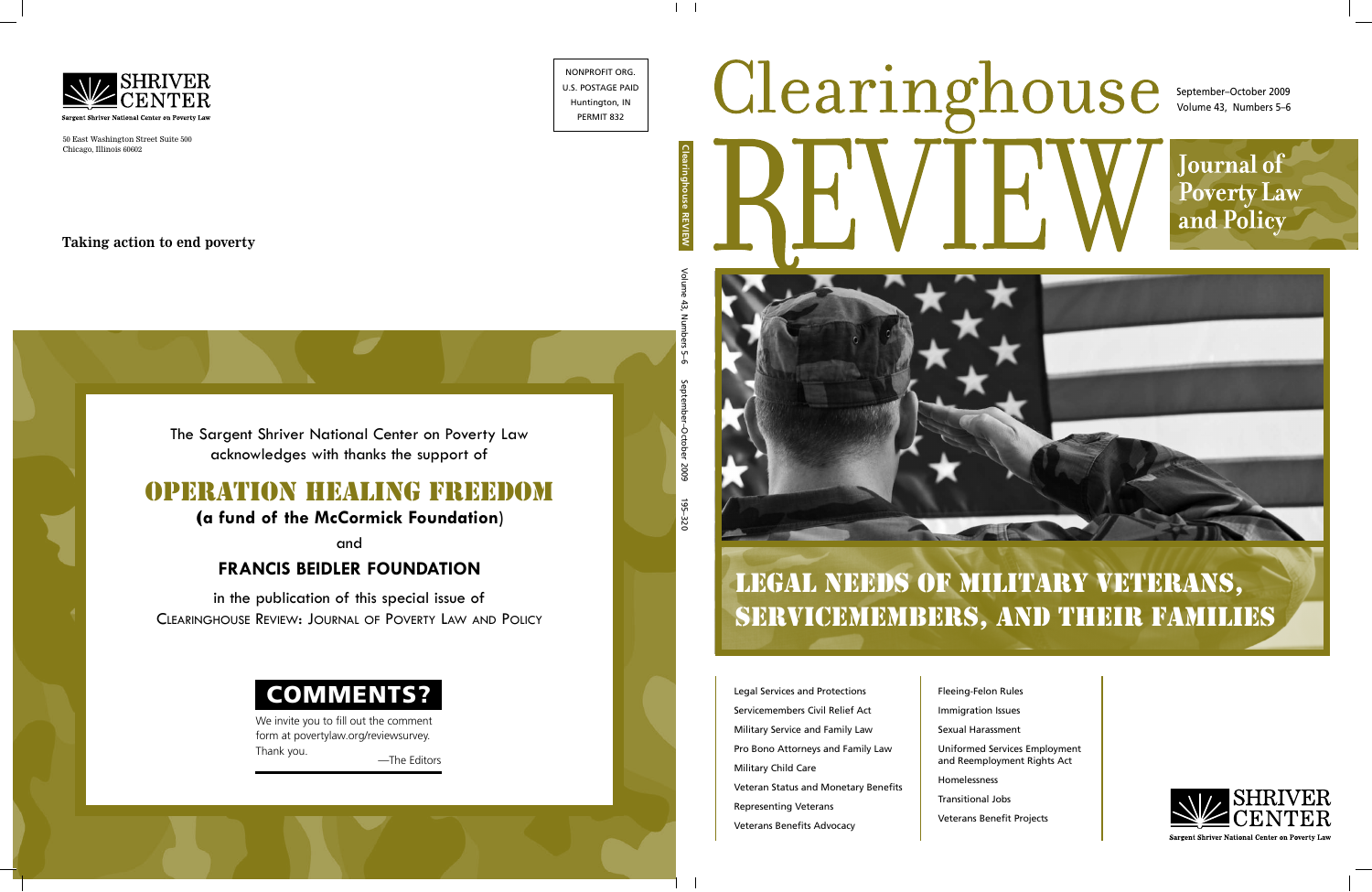

## Using the Transitional Jobs Strategy to Help Chronically Unemployed Veterans

By John Bouman and Kalia Coleman

#### **John Bouman** *President*

Sargent Shriver National Center on Poverty Law 50 E. Washington St. Suite 500 Chicago, IL 60602 312.368.2671 johnbouman@povertylaw.org

#### **Kalia Coleman**

*J.D. Candidate, Loyola University of Chicago, 2010*

The in nine Iraq and Afghanistan veterans was out of work in spring 2009, the unemployment rate of those veterans having risen in the course of a year from 7.2 percent to 11.2 percent—substantially higher than the 8.8 perc the unemployment rate of those veterans having risen in the course of a year from 7.2 percent to 11.2 percent—substantially higher than the 8.8 percent rate for the nonveteran population.<sup>1</sup> The disproportionate unemployment numbers among veterans also reflect a deeper problem: issues rooted in their military experience create barriers to veterans becoming or remaining employed.<sup>2</sup> Thus a veteran's initial unemployment upon return often becomes chronic.<sup>3</sup>

The "transitional jobs" workforce strategy has improved the employment and earnings of various chronically unemployed populations, and it can do the same for veterans who are at risk of chronic unemployment.4 Here we review factors that have contributed to veterans' chronic unemployment, discuss the core elements of the transitional jobs strategy and its track record, and summarize sources of funding available to support these programs.

<sup>1</sup>See Gregg Zoroya, *Jobless Rate at 11.2% for Veterans of Iraq and Afghanistan*, USA Topay, March 20, 2009, http://bit.ly/ erHge (due to poor job market, veterans are reenlisting at such high rates that Army, Navy, Marine Corps, and Air Force have met or exceeded their goals for recruitment and retention this year).

2 See Tiffany Tsu, *Vets Face Grim Job Prospects: Many Find Their Duty Didn't Prepare Them for the Kind of Work They Hoped It Would*, Los Angeles Times, March 28, 2008, http://bit.ly/UtNdU (veterans who return to civilian life with battlefieldrelated physical injuries and psychological damage have difficulty finding employment and discover that specialized skills acquired in the military do not carry over well to current job market).

3 *Id.* (For many veterans, finding employment is insurmountable task; even those who find employment are pigeonholed into low-paying fitness, security, or law enforcement positions).

4 For more on the strategy, see John Bouman & Joseph Antolin, *Attacking Poverty by Attacking Chronic Unemployment: A Proposal to Stabilize and Grow the Transitional Jobs Strategy*, 40 Clearinghouse Review 105 (May–June 2006).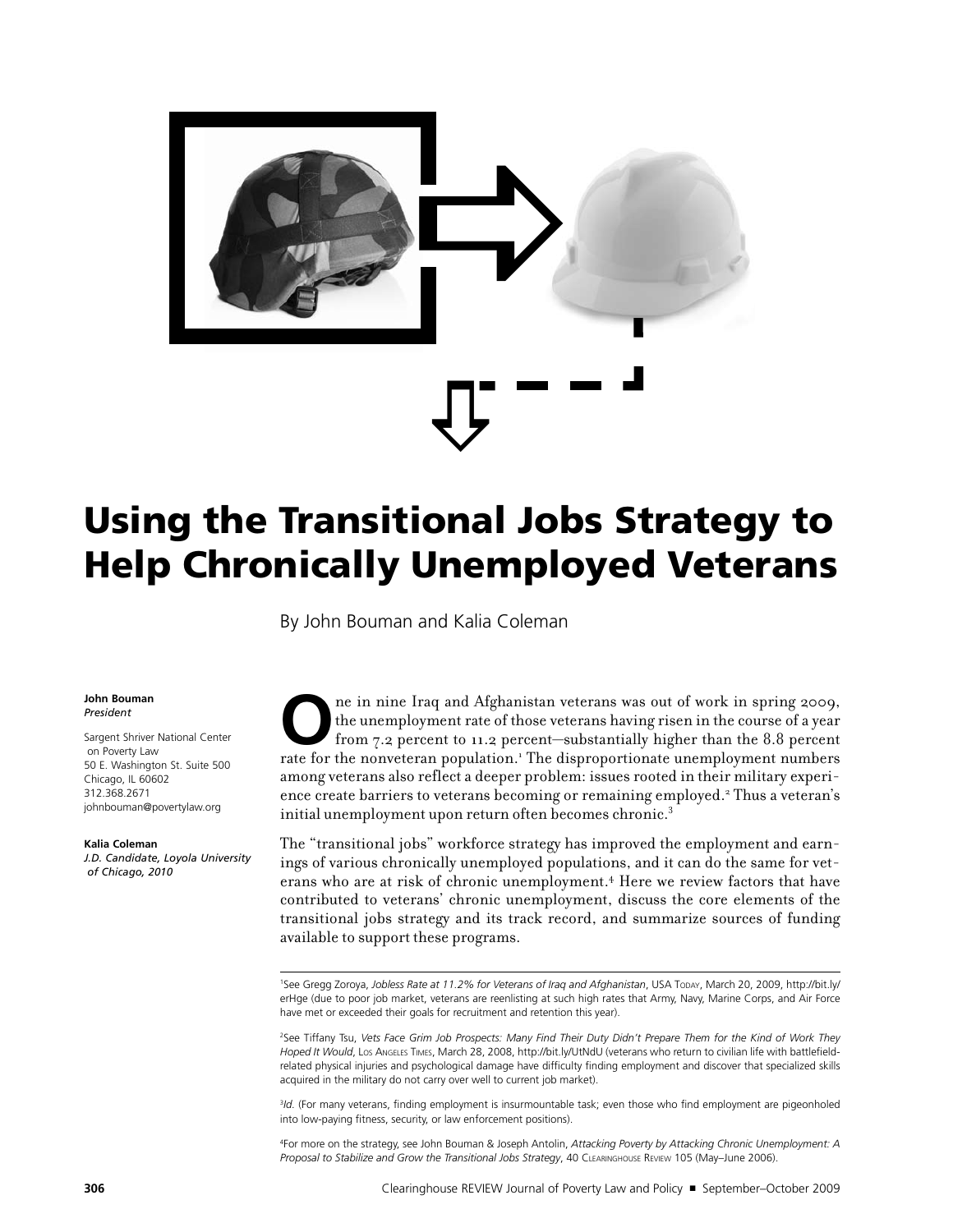#### **Chronic Unemployment Among Veterans**

Many veterans struggle with difficult combinations of barriers that impede their successful participation in the workforce and consign them to chronic unemployment.5 Primary among these barriers are homelessness, real and perceived mental and physical impairments, criminal records, and employers' devaluing of military skills.

**Homelessness.** Veterans, only 11 percent of the U.S. adult population, constitute 26 percent of the homeless population.6 Some 154,000 veterans are homeless on any given night and about twice that number are homeless in the course of a year.7

Federal programs implemented through the Veterans Health Administration, the Veterans Benefits Administration, and the U.S. Department of Labor offer a range of services, such as health care, employment, and rehabilitation programs, to meet homeless veterans' needs.<sup>8</sup> Nonetheless, the frequency with which Iraq and Afghanistan veterans are seeking services at shelters and soup kitchens suggests that more resources must be allocated to assist returning veterans in finding employment.9 As was learned from the Vietnam war, the risk of homelessness continues many years after service.10

**Mental and Physical Impairments: Real and Perceived.** Returning veterans who suffer from service-related disabilities appear increasingly to experience employment discrimination.<sup>11</sup> Despite laws against such discrimination, employers list concern about mental and physical disabilities among their reasons for not hiring veterans.<sup>12</sup>

Veterans are returning from Iraq and Afghanistan with service-related disabilities, ranging from amputations, burns, posttraumatic stress disorder (PTSD), and traumatic brain injuries. More than one-fourth (26.8 percent) have a physical disability that may require some type of reasonable accommodation from employers. $^{13}$  More than 78,000 veterans have sought help for PTSD or some other mental illness.14 The U.S. Department of Veterans Affairs (VA) suggests that at least 30 percent to 40 percent of Iraq

5 See Mary Cunningham et al., National Alliance to End Homelessness, Vital Mission: Ending Homelessness Among Veterans (2007), http://bit.ly/15jpfC; National Alliance to End Homelessness, Fact Checker: Veterans and Homelessness (Nov. 7, 2006), http://bit.ly/5lCox.

6 Libby Perl, Congressional Research Service, Veterans and Homelessness (2007), http://bit.ly/1QZk3b.

7 For a map of the number of homeless veterans in each state, see Cunningham et al., *supra* note 5 (statistics rely on 2006 data from the U.S. Department of Veterans Affairs and the Census Bureau and include veterans of current wars and those of previous conflicts).

8 See Perl, *supra* note 6, for a summary of federal services for homeless veterans.

9 Associated Press, *Homelessness is Increasingly Affecting Younger Veterans Returning from Iraq and Afghanistan,* Nov. 8, 2007, www.msnbc.msn.com/id/21678030.

10See Perl, *supra* note 6, at 7–10 (76 percent of Vietnam-era combat troops and 50 percent of noncombat troops who eventually became homeless reported that at least ten years passed between leaving military service and becoming homeless). See also Anna Sussman, *Iraq and Afghanistan War Veterans Join the Homeless*, SAN FRANCISCO CHRONICLE, Nov. 11, 2008, http://bit.ly/NSTuX.

11Hope Yen, *Study: New War Veterans Face Job Woes*, Fox News, Feb. 7, 2008, http://bit.ly/WlySj.

13See U.S. Equal Employment Opportunity Commission, *supra* note 12.

14Iraq-Afghanistan Veterans of America, Mental Health Problems Among Iraq and Afghanistan Veterans (2007), cited in William B. Brown, *Another Emerging "Storm": Iraq and Afghanistan Veterans with PTSD in the Criminal Justice System*, 5 JUSTICE POLICY JOURNAL 13 (Fall 2008), www.cjcj.org/files/another\_emerging.pdf.

<sup>12</sup>The Uniformed Services Employment and Reemployment Rights Act of 1994, 38 U.S.C. §§ 4301–4335, is intended to ensure that persons who serve or have served in the armed forces, reserves, National Guard, or other "uniformed services" (1) are not disadvantaged in their civilian careers because of their service; (2) are promptly reemployed in their civilian jobs upon their return from duty; and (3) are not discriminated against in employment based on past, present, or future military service; the federal government is to be a "model employer" under the Act. Veterans are among those whom Title I of the Americans with Disabilities Act (42 U.S.C. §§ 12111-12117) protects against employment discrimination (see U.S. Equal Employment Opportunity Commission, Veterans with Service-Connected Disabilities and the Americans with Disabilities Act (ADA): A Guide for Employers (last modified Feb. 29, 2008), http://bit.ly/cNTHv (psychiatric disabilities receive same protection under ADA as physical disabilities)). See also Zoroya, *supra* note 1, regarding employer attitudes.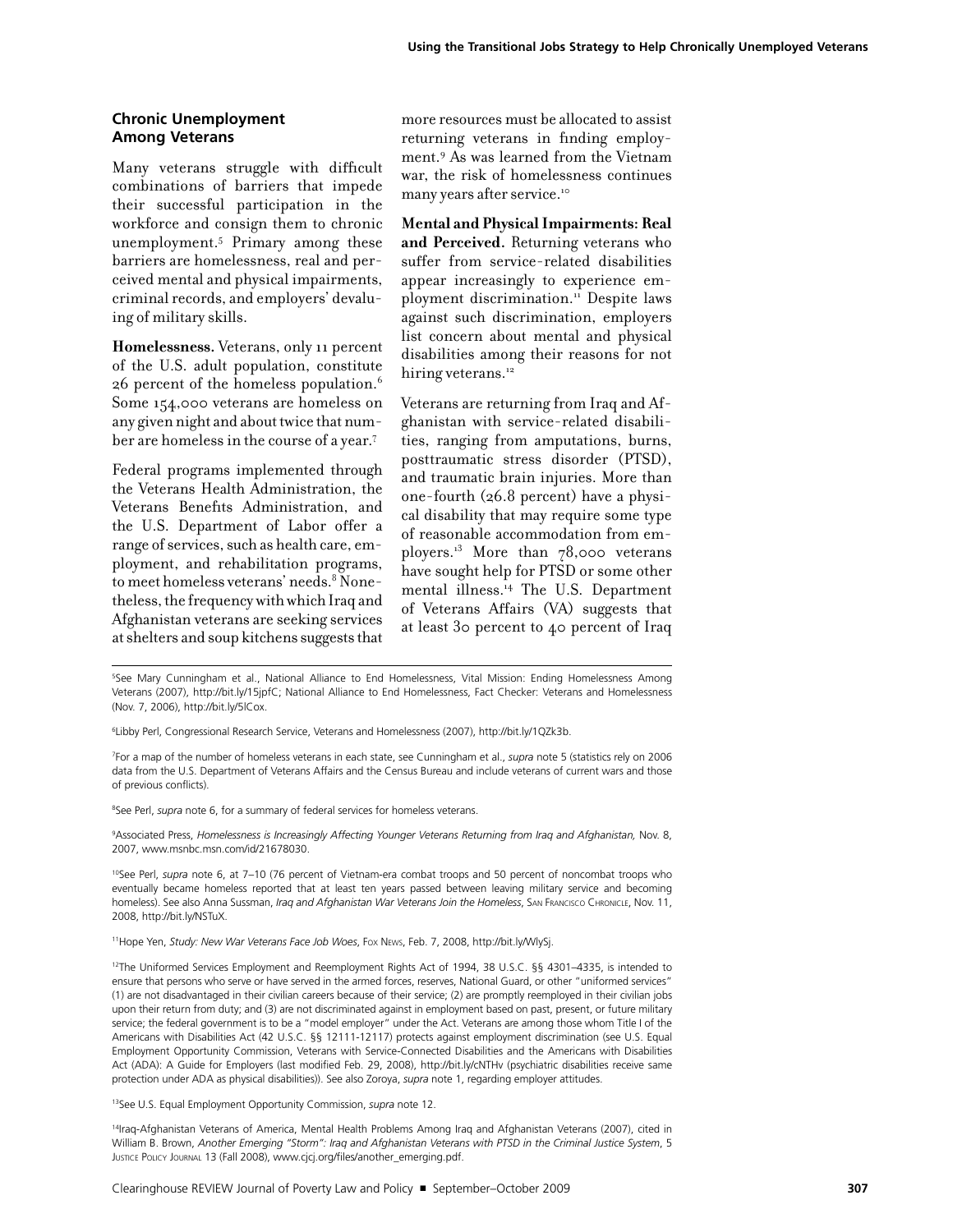veterans will face serious psychological problems associated with PTSD.15 VA has made unprecedented efforts to increase resources for employment services for veterans with mental and physical disabilities, which remain a serious factor in chronic unemployment.<sup>16</sup>

**Criminal Records.** Some 140,000 veterans of various wartime periods, nearly all of them (99 percent) male, were held in the nation's prisons in 2004.<sup>17</sup> More than half of veterans in state prison in 2004 were serving time for a violent offense (15 percent for homicide and 23 percent for sexual assault, including rape). $18$ 

Nearly all prisoners are released at some point, and their criminal records are an obstacle to employment. Employers generally have reservations about hiring former prisoners and others with criminal records, and employers in certain industries and occupations are legally prohibited from hiring people with specified criminal records.19 These factors, coupled with employers' negative sentiments toward veterans' mental health and work skill suitability, impede veterans' ability to find employment.<sup>20</sup>

**Military Skills Not Valued.** Many returning veterans have difficulty translating their military training into skills that employers recognize as valuable, and some employers view military skills as being incompatible with the skills and training required to perform in the civilian workforce.<sup>21</sup> Soldiers who enlisted out of high school, and thus have no work experience outside the military, find the transition especially challenging.22 Even veterans who have higher levels of education have difficulty obtaining jobs; this is evidenced by the disproportionate unemployment rate of veterans as compared to nonveterans.<sup>23</sup> While state and federal governments have made significant efforts in job training and employment services for veterans, many veterans have fallen through the cracks and remain unemployed.<sup>24</sup>

<sup>16</sup>See U.S. Department of Veterans Affairs, Office of Mental Health Services, www.mentalhealth.va.gov; Vocational Rehabilitation & Employment Service, www.vba.va.gov/bln/vre/vrs.htm.

17Margaret E. Noonan & Christopher J. Mumola, Office of Justice Programs, U.S. Department of Justice, *Veterans in State and Federal Prison, 2004*, Bureau of Justice Statistics Special Report, May 2007, http://bit.ly/11Okq7 (Vietnam veterans constituted largest group of veterans in state (36 percent) and federal (39 percent) prisons, and Iraq and Afghanistan veterans, 4 percent of veterans in both institutions; half of incarcerated veterans performed wartime military service, and one in five reported combat duty; however, since 1980s, number and proportion of incarcerated veterans have declined due largely to declining numbers of veterans in U.S. resident population).

#### <sup>18</sup>*Id*.

19For more information on employers' sentiments toward hiring people with criminal records, see Harry J. Holzer et al., *The Effect of an Applicant's Criminal History on Employer Hiring Decisions and Screening Practices: Evidence from Los Angeles* (National Poverty Center, Working Paper No. 04-15, 2004), http://bit.ly/1aaJ4G.

20Military.com, Vets Get Help in Move to Civilian Work (Nov. 27, 2007), http://bit.ly/Nizf4 (employers often view veterans as former artillery or infantry officers trained to kill or blow things up, not as people capable of performing tasks in civilian workforce).

<sup>21</sup>*Id*.

<sup>22</sup>Id. (employers tend to consider level of education and amount of experience outside military; finding civilian employment may be easier for officers, most of whom are college graduates; National Guard members can usually return to their former positions; enlisted soldiers who volunteered out of high school may have more difficulty, especially during current economic downturn).

#### 23See Tsu, *supra* note 2*.*

<sup>24</sup>For information on the employment and training services that the federal government offers to unemployed veterans, see U.S. Department of Labor, Veterans' Employment & Training Service, www.dol.gov/vets/programs/main.htm. In 2004 the Labor Department implemented the Jobs for Veterans Act to help veterans find jobs and encourage employers to hire them. The Act requires states to streamline employment services for veterans. However, according to a report from the Government Accountability Office, more work needs to be done to improve performance measurement and understand the impact of the services offered (see www.gao.gov/new.items/d07594.pdf).

<sup>15</sup>Brown, *supra* note 14, at 1. These figures will likely increase as returning veterans are seeking mental health services at higher rates than veterans of previous conflicts. Posttraumatic stress disorder makes an individual more susceptible to homelessness and substance abuse.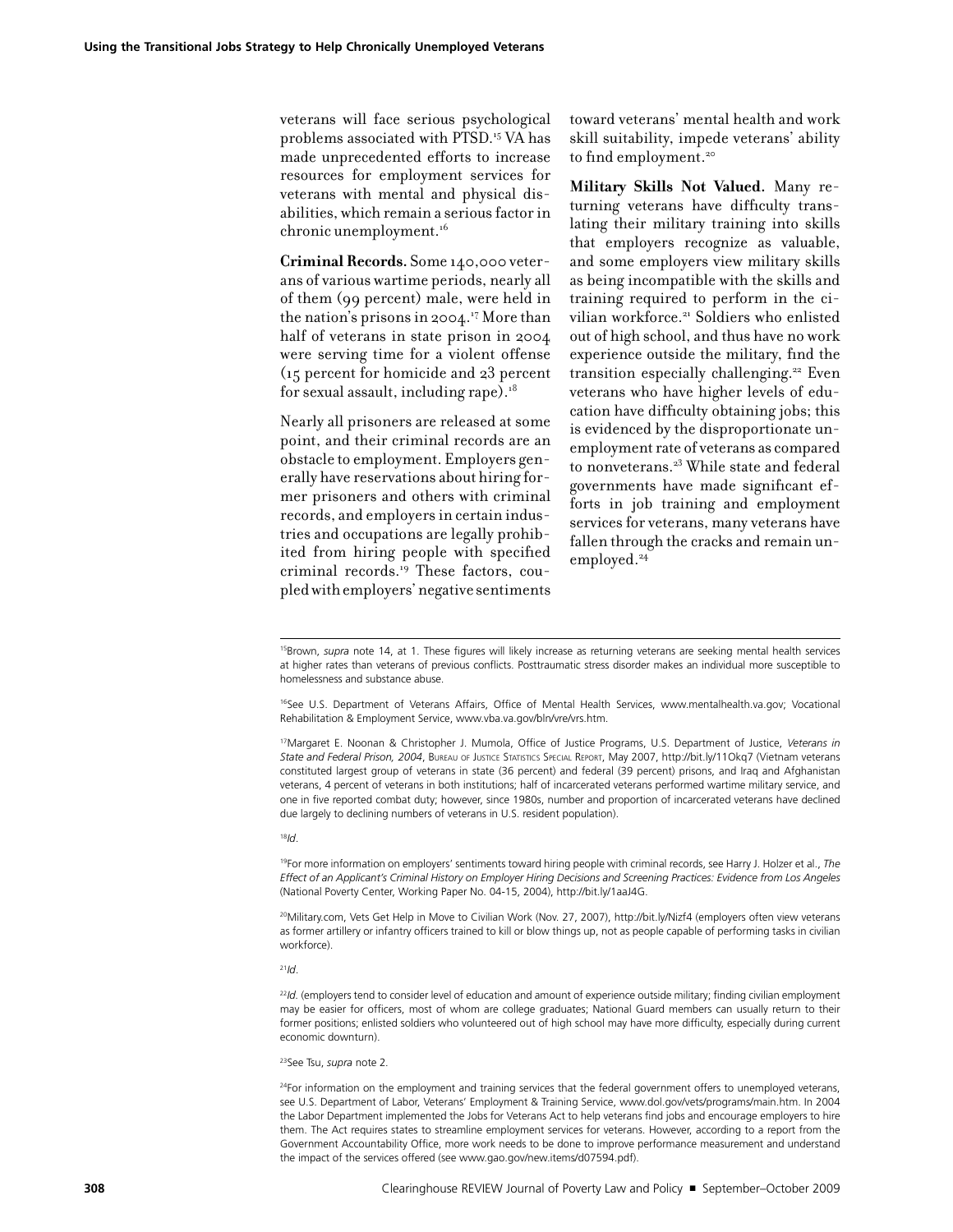#### **Transitional Job Programs for Veterans: The Case for an Enhanced Role**

All across the country, transitional job programs have helped hard-to-employ people—those who are homeless, receiving welfare, have criminal records, have medical problems, or are young, among others—find and retain employment. Veterans are well represented in all of these groups, and transitional job programs, which focus on people with multiple barriers to employment, can help chronically unemployed veterans connect successfully to the workforce.

The transitional jobs strategy consists of several core elements. A participant is placed in a time-limited, subsidized, wage-paying job that typically lasts two to six months. While working and earning an income, case-managed social services help the participant overcome employment barriers through counseling, referrals, and services. Job development services then facilitate placement in unsubsidized work, and job retention services help consolidate a successful transition to long-term employment.<sup>25</sup> In addition to helping people with multiple barriers connect to the workforce, the strategy has reduced both receiving welfare benefits and criminal recidivism.

**Success in Integrating People into the Job Market.** Communities and cities in thirty states have implemented transitional job programs. Data from a number of those programs show that the strategy succeeds in engaging participants in work activity despite the participants' multiple barriers and in placing those participants in unsubsidized employment with decent wages.<sup>26</sup>

The Transitional Work Corporation of Philadelphia is a transitional jobs program for long-term recipients of benefits under the Temporary Assistance for Needy Families (TANF) program. Participants undergo two weeks of preemployment training to prepare for placement in a twenty-fivehour-per-week subsidized, wage-earning transitional job. They receive intensive case management and ten hours per week of professional development services (e.g., general educational development (GED) classes and workshops), help in finding unsubsidized employment, and connections to postplacement support and job-retention services.<sup>27</sup>

Research suggests that the program has been successful. The data sample comprised transitional job participants, participants in a comprehensive preemployment program, and a control group. Study participants had multiple employment barriers: they received TANF for an average of forty months, 56 percent lacked a high school diploma or GED, and 31 percent lived in public or subsidized housing. After eighteen months the transitional jobs group had significantly increased its earnings and decreased its receiving TANF benefits; those still on TANF decreased the payment amounts they received. The transitional jobs group had better outcomes than both the control group and the group receiving preemployment services. A final report of the program's success, including a threeand-a-half-year follow-up, will be published in 2010–2011.<sup>28</sup>

Another example relevant to veterans is the Center for Employment Opportunities in New York City, which helps former prisoners prepare for, find, and keep jobs. The program serves approximately 1,500 participants annually; many of them have limited education and work experience and are noncustodial fathers. Most participants are newly released "boot camp" inmates, and the remain-

28See www.transitionaljobs.net.

<sup>&</sup>lt;sup>25</sup>Comprehensive information about the transitional jobs strategy, its history and performance, its current iterations, and the leading practitioners has been assembled by the National Transitional Jobs Network and is available at www. transitionaljobs.net.

<sup>&</sup>lt;sup>26</sup>See generally http://bit.ly/B2mQV. See also Greтснем Кіrву ет аl., Матнематіса Роцсу Research, Transitional Jobs: Stepping Stones to Unsubsidized Employment (2002), http://bit.ly/1PHVnh.

<sup>&</sup>lt;sup>27</sup>See Center for Law and Social Policy, Transitional Jobs Programs Work (2003), www.clasp.org/publications/TJ\_Outcomes. pdf (Transitional Work Corporation, nation's largest urban transitional jobs program, has served 7,200 people since its inception in 1997).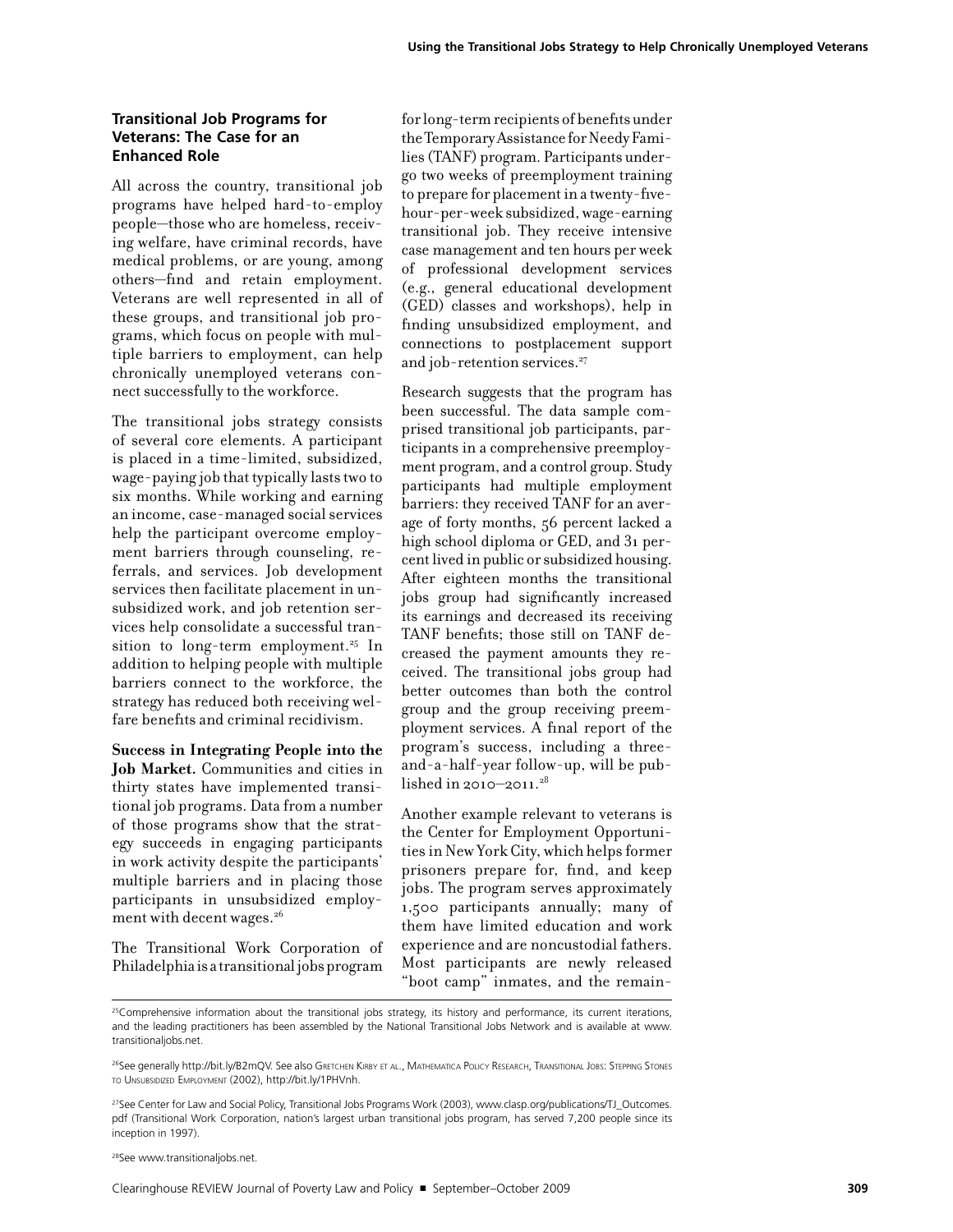ing one-third are on work release, probation, or nonviolent parole status. One week after release, participants are assigned to day-labor work crews to help them structure their lives and develop good work habits to prepare for placement in a permanent job. Within two to three months, about 70 percent find full-time employment that pays above minimum wage and provides benefits. Roughly three-fourths of participants are still employed at the same job after one month; about half of them are still at that job after six months. For up to six months after placement, program staff members help participants in their transition to unsubsidized employment.29

**Designing Transitional Job Programs for Veterans.** Transitional jobs programming can assist chronically unemployed veterans. While core transitional jobs elements—subsidized jobs, case-managed referrals and services, job placement, and job retention—must be in place, the model can be customized to take into account veterans' individual needs. The program can also help improve employers' perceptions about veterans' work capabilities. In a transitional jobs program a veteran can work through employmentblocking "issues" and emerge ready to be an employee less likely to impose problems related to human resources and costs on the employer. Job-retention services help veterans make a smooth transition to steady, unsubsidized employment and stay the course if problems recur.

**Sources of Funding.** Pragmatic practitioners, working at the ground level, created the transitional jobs strategy through trial and error, and were forced to assemble funding from a range of sources because the strategy had never had its own targeted funding stream. Compared to programs whose participants are more job-ready, transitional job programs cost more per participant because funding or referrals must be found for wages and payroll taxes, case management, education and training, support services, and job placement and retention.30 Thus the program should be targeted properly to the chronically unemployed and the necessary funding should be arranged.

A program focused on veterans might tap into funding that has been used by transitional job programs focusing on welfare recipients, homeless people, exoffenders, noncustodial parents, and at-risk youth as well as funding streams specifically for veterans. $31$  These are some leading funding sources:

*Homeless Veterans Reintegration Project.* Established in 1987 as part of the McKinney-Vento Homeless Assistance Act, the Homeless Veterans Reintegration Project is the only federal program wholly dedicated to providing employment assistance to homeless veterans. The program is administered by the U.S. Department of Labor's Veterans Employment and Training Service. Directly and through collaboration with other service providers, grantees provide services such as outreach; résumé and interview preparation; assistance in job search, training, retention, and follow-up after placement; and non-employment-related services such as transportation, clothing, and referral for mental health treatment or substance-abuse counseling. State and local workforce investment boards, local

<sup>29</sup>Peter Finn, National Institute of Justice, Office of Justice Programs, U.S. Department of Justice, *Successful Job Placement for Ex-Offenders: The Center for Employment Opportunities*, Program Focus, March 1998, www.ncjrs.gov/pdffiles/168102.pdf. See also Dan Bloom et al., MDRC, Transitional Jobs for Ex-Prisoners: Early Impacts from a Random Assignment Evaluation of the Center for Employment Opportunities (CEO) Prisoner Reentry Program (Nov. 2007), www.mdrc.org/publications/468/ overview.html. Preliminary results show a statistically significant reduction in recidivism for program participants. The report is due out in 2010.

<sup>30</sup>Transitional job programs cost between \$5,000 and \$7,000 per participant. For more on cost, see David S. Kass, National League of Cities, Financing Transitional Jobs Programs: A Strategic Guide to Federal Funding Sources (2003), http://bit.ly/ zMC5t*.*

<sup>31</sup>For more information on sources of funding for transitional jobs programs, see Kass, *supra* note 30, at 1–4 ("In the absence of an obvious federal funding source … a few general strategies can be helpful: Build strong local coalitions and engage municipal leaders …; Tie TJ to emerging community priorities …; Tap existing sources of funding and in-kind support services …; Combine funding from multiple sources …; Think outside the 'employment and training' world …; Look beyond federal sources for start-up, expansion or evaluation funding …; Consider incorporating revenue generating elements into the program design …; Pay attention to the size and availability of funding sources.").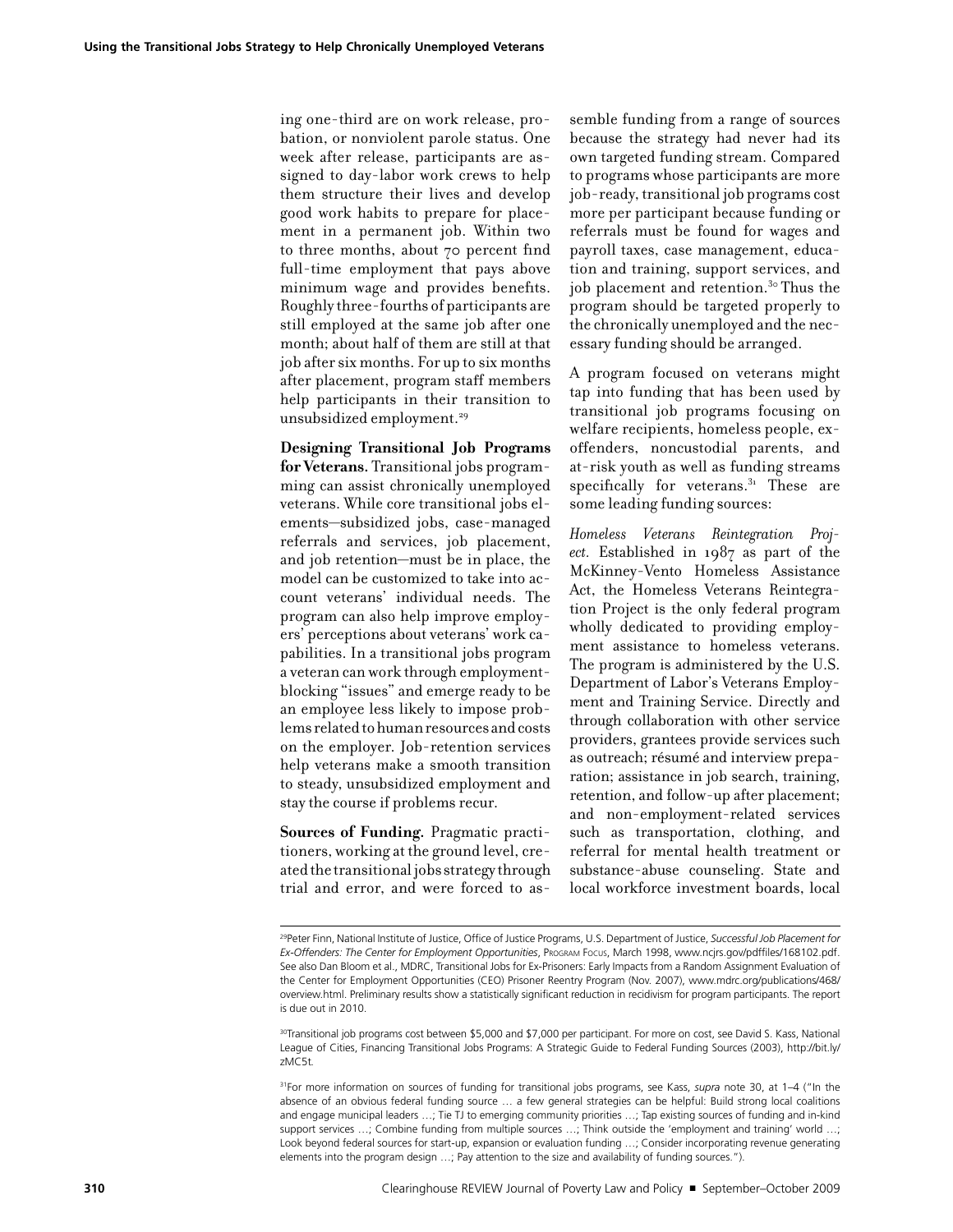public agencies, and both for-profit and nonprofit organizations are eligible to receive funds for a term of one year, with a two-year extension possible depending on program performance and funding availability. Grantees may use funds in the most suitable way to help participants get and keep jobs. $32$ 

*Workforce Investment Act.* A federal program, the Workforce Investment Act directs grants to local workforce boards to support training and employment services for adults, dislocated workers, and low-income, at-risk youths. Communities receive limited funding, and beneficiaries must engage sequentially in core services, intensive services, and training services. States receive a percentage of the funds to spend on state priorities. Grants may be used to fund all the core elements of transitional job programs.

*Temporary Assistance for Needy Families.* TANF is the major federal welfare program; it gives block grants to states, which have tremendous discretion over how they spend the funds and may enter into contracts with nonprofit service providers. States may use TANF funds for transitional job programs for low-income individuals caring for minor children, for employment-related services, and for covering wages.33

*Food Stamp Employment and Training.* To provide adult recipients of food stamps with employment and training services, the Food Stamp Employment and Training program directs funds to states. The funds may be used for job search and other activities that increase partici-

pants' employability but may not be used to pay wages in a transitional jobs program. Individuals who meet the requisite income and asset tests for food stamps are eligible.34

*Child Support Enforcement.* Transitional job programs can help noncustodial parents overcome barriers to employment. States may be able to leverage portions of federal child support funds to offset some of the costs of transitional job programs for veterans if the programs have noncustodial parents as part of their client  $base<sup>35</sup>$ 

*Youth Opportunity and Youth Build Grants.* Two competitive grant programs, Youth Opportunity Grants and Youth Build, may fund transitional job initiatives for younger veterans. Youth Opportunity Grants apply to youths 21 and under; Youth Build applies to youths up to age  $24.^{36}$ 

*American Recovery and Reinvestment Act of 2009.* Often called the "stimulus bill," the American Recovery and Reinvestment Act of 2009 allocates nearly \$4 billion in job training funds, much of which can be accessed to support transitional job programs. Some of this money could be targeted to programs for veterans.37

*Second Chance Act.* Transitional jobs programming is a permissible use of funds under the Second Chance Act, a new federal prisoner reentry initiative.38

*State and Local Funds.* States and localities can support transitional job programs with their own general revenues or corporate funds.

<sup>34</sup>*Id*.

<sup>35</sup>For more information, see Abbey Frank, Where the Funds Are: Potential Use of Child Support Funds for Transitional *Jobs Programs*, Policy Brief (Center for Law and Social Policy, Washington, D.C., 2004), http://bit.ly/3kLzAd. South Dakota, Minnesota, and Missouri so far have received approval to operate programs related to providing employment services for noncustodial parents. Although these programs do not contain all the elements of the transitional jobs model, each contains elements of the traditional program.

<sup>36</sup>*Id.;* Kass, *supra* note 30.

37American Recovery and Reinvestment Act of 2009, Pub. L. No. 111-5, 123 Stat. 115. See www.dol.gov/recovery/ implement.htm.

38Second Chance Act of 2007, Pub. L. No. 110-199, 122 Stat. 657; see Transitional Jobs Network, http://bit.ly/aBBke.

<sup>32</sup>For more information on eligibility requirements and how to apply for the Homeless Veterans Reintegration Project grant, see U.S. Department of Labor, http://bit.ly/16MJjG.

<sup>33</sup>Kass, *supra* note 30.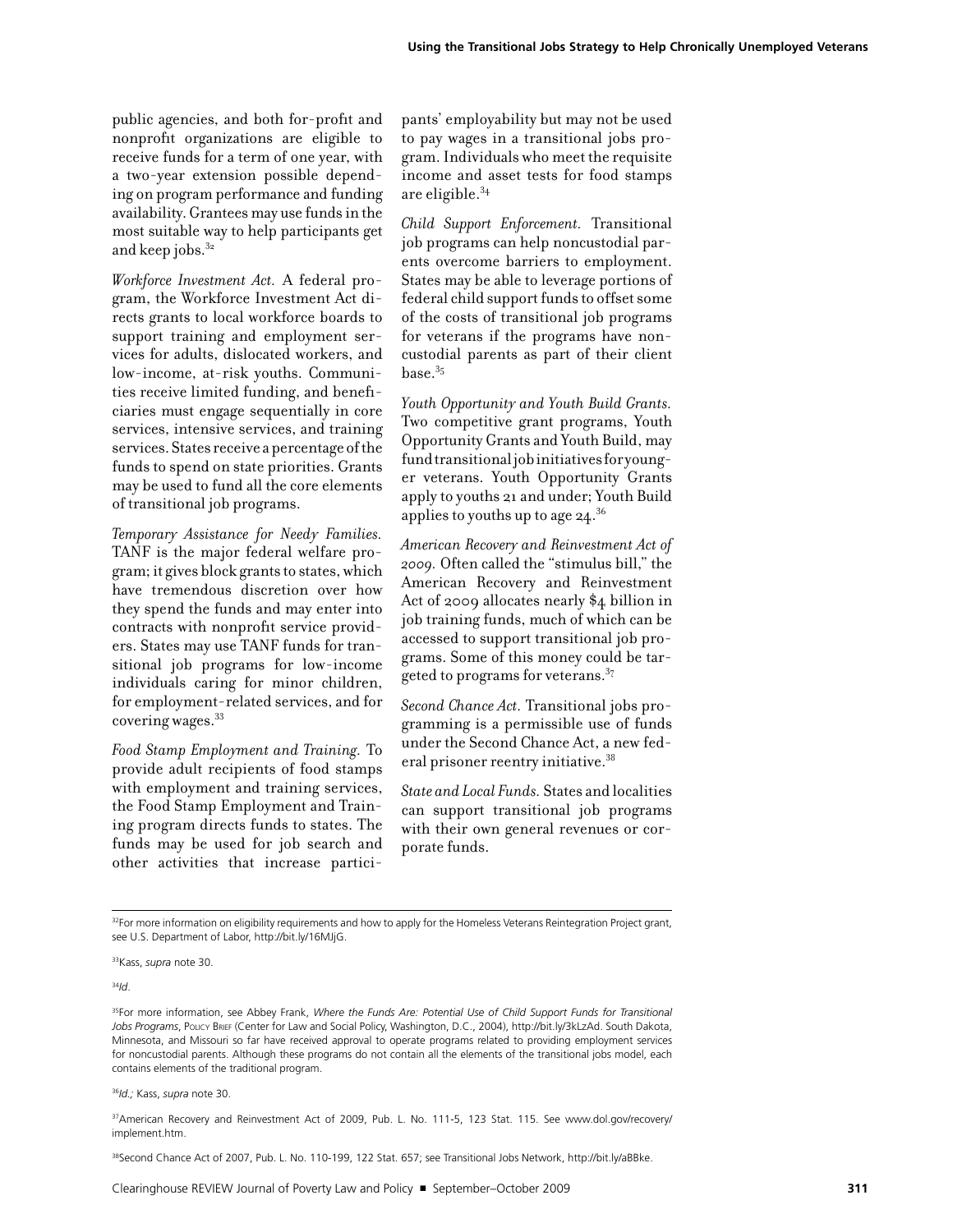

We invite you to fill out the comment form at www.povertylaw.org/reviewsurvey. Thank you.

—The Editors

Private or philanthropic grants, employer fees, and revenues from subsidized business ventures designed to create jobs ("social enterprises") are also potential sources of funding for transitional job programs for veterans.39

The transitional jobs strategy can help chronically unemployed veterans gain employment and remain attached to the workforce.

■ ■ ■

39For more comprehensive information on nonfederal funding, see Lili-An Elkins, Finding and Sustaining Transitional Jobs Funding (PowerPoint presentation, Sixth Annual Transitional Jobs Conference, Oct. 12, 2006), http://bit.ly/l8MxY*.* The Obama administration proposes a \$50 million demonstration program in the federal budget for the Labor Department within the Workforce Investment Act program in the 2011 fiscal year. That appropriation was in the president's budget message and in the budget resolution passed by Congress. At this writing it is making its way through the appropriations process. If the appropriation remains in the budget, the Labor Department will release a request for proposals, and responding programs will be free to include veterans in their proposals.